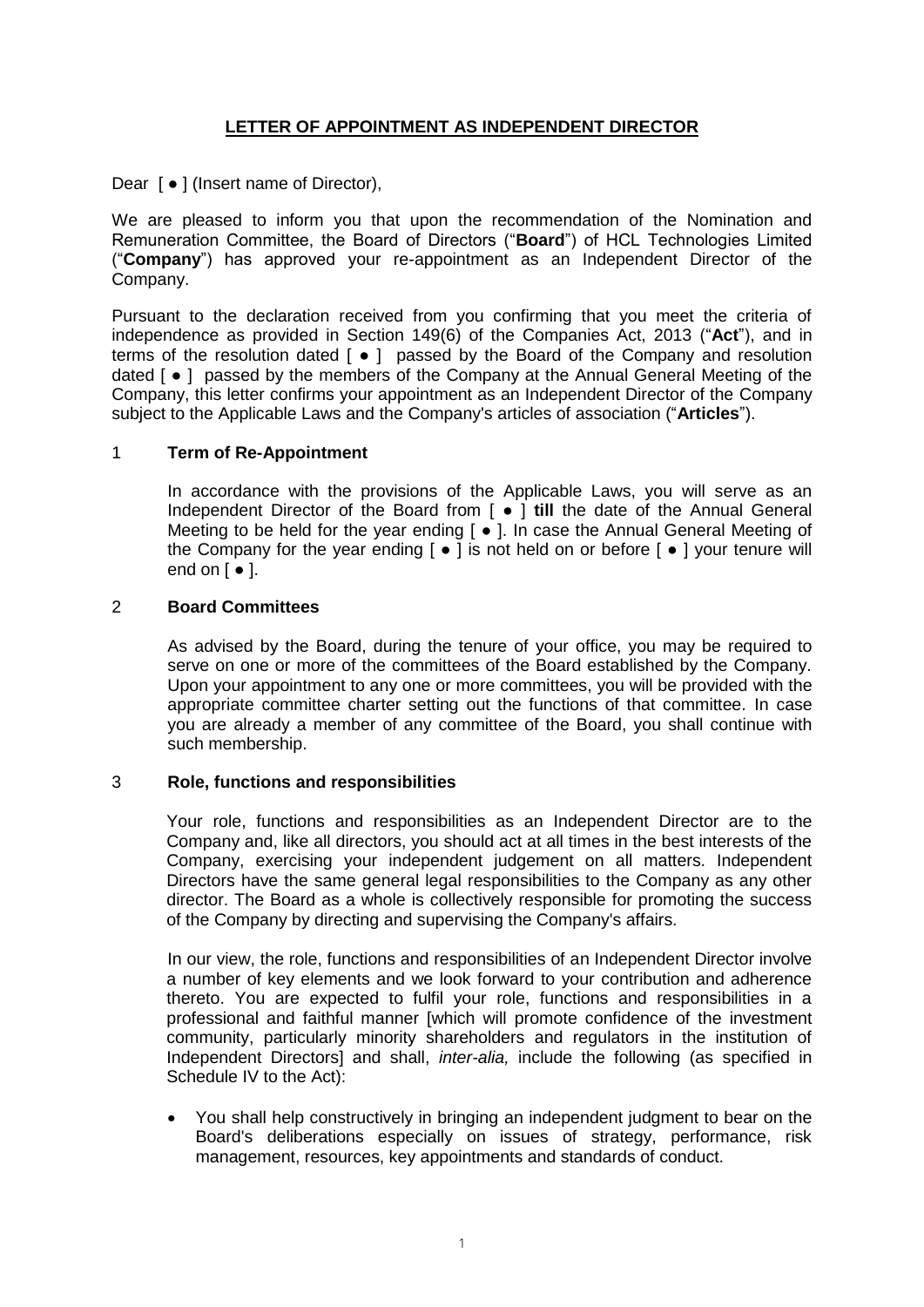- You shall bring an objective and unbiased view in the evaluation of the performance of Board and management.
- You shall scrutinize the performance of management in meeting agreed goals and objectives and monitor the reporting of performance.
- You shall safeguard the interests of all stakeholders, particularly the minority shareholders, and also balance the conflicting interest of the stakeholders.
- You shall assist the Company in implementing the best corporate governance practices.
- You shall moderate and arbitrate in the interest of the Company as a whole, in situations of conflict between management and shareholder's interest.
- We anticipate and expect a time commitment from you involving attendance at all Board meetings (the company currently has 4 such meetings usually each year and in some cases more frequently) and general meetings (including annual general meeting) of the shareholders of the Company. You will be expected to devote appropriate preparation time ahead of each meeting. In addition, you will also be expected to attend the meetings of the committees that you are part of. If you are unable to attend a meeting in person, you shall make endeavour to attend the same by videoconference in accordance with the Applicable Laws. By accepting this letter, you have confirmed that you are able to allocate sufficient time to meet the expectations of your role. We would be grateful if, upon accepting additional commitments that might affect the time you are able to devote to your role as an Independent Director of the Company, you would intimate us about the same-including the number of public companies in which you serve as an Independent Director at any point of time.
- In addition, Company will make available and / or conduct training sessions from time to time in understanding the business model of the Company as well as the risk profile of the business parameters of the Company. You are also expected to keep yourself well informed about the Company and the external environment in which it operates. The Company will also be conducting a training programme for all the directors to ensure they understand their responsibilities as directors the best ways to discharge them and the basis for understanding financial statements and related documents. We request your kind participation.
- You, along with other Independent Directors of the Company, shall hold at least one meeting every year, without the attendance of non-independent Directors and members of management, to*, inter-alia,* (i) review the performance of nonindependent Directors and the Board as a whole; (ii) review the performance of the Chairperson of the Company, taking into account the views of executive directors and non-executive directors; (iii) assess the quality, quantity and timeliness of flow of information between the Company management and the Board that is necessary for the Board to effectively and reasonably perform their duties.
- You shall review minutes of Board meetings and committee meetings (in which you shall act as a member) in order to ensure proper recording of proceedings taken place in the meetings. Further in case you have concerns about carrying out the affairs of the Company, you shall ensure the same are addressed by the Board and, to the extent that they are not resolved, secure their recording in the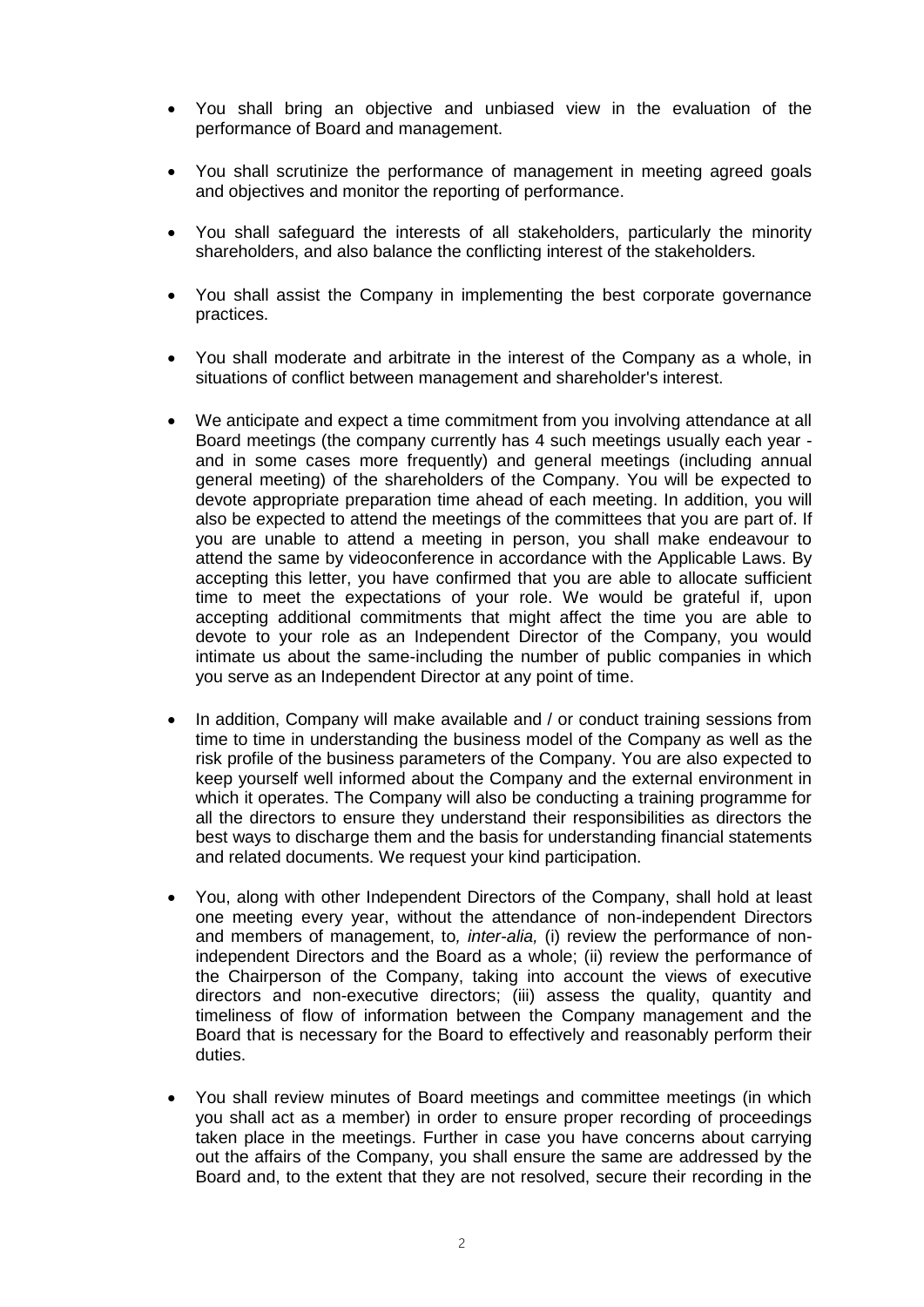minutes. You shall be presumed to have had no such concerns, in case you don't secure their recording in the minutes.

 You shall make all statutory disclosures required under the Applicable Laws to the Company (in particular disclosure of interest with respect to matters specified under section 184 of the Act and certificate/declaration of independence at the time of your reappointment) and to various regulatory authorities. An illustrative list of disclosure required to be made by a director under Applicable Laws is being provided to you as part of your information pack ("**Information Pack**").

### 4 **Duties (As per section 166 of the Act)**

As a director, you shall stand in an utmost fiduciary relationship with the Company and may be held liable in case of breach of such fiduciary duty. Without prejudice to the generality of the above and subject to the Applicable Laws, you:

- shall act in accordance with the Articles;
- shall act in good faith in order to promote the objects of the Company for the benefit of its members as a whole, and in the best interests of the Company, its employees, the shareholders, the community and for the protection of environment;
- shall exercise due and reasonable care, skill and diligence in performing your role and functions;
- shall not involve in a situation in which you may have a direct or indirect interest that conflicts, or possibly may conflict, with the interest of the Company;
- shall not achieve or attempt to achieve any undue gain or advantage either to yourself or to your relative(s), partner(s), or associate(s) and if you are found guilty of making any undue gain, you shall be liable to pay an amount equal to that gain to the Company;
- shall not assign your office and any assignment if made shall be void;
- shall, where circumstances arise which make you lose your independence, immediately inform the Board about the same;
- shall seek appropriate clarification or amplification of information and, where necessary, take and follow appropriate professional advice and opinion of outside experts at the expense of the Company; and
- shall report concerns about unethical behaviour, actual or suspected fraud or violation of the Company's code of conduct or ethics policy.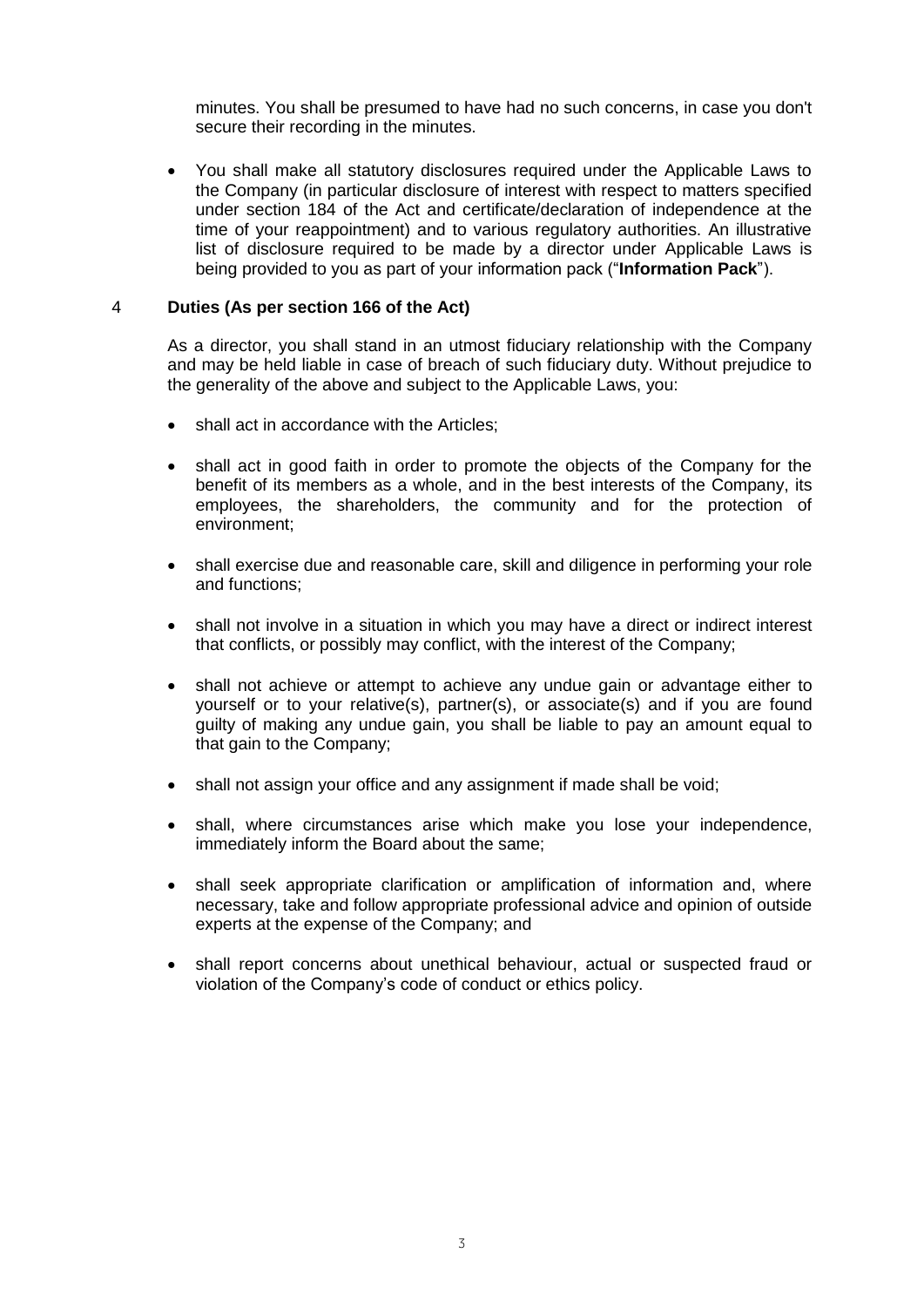## 5 **Code of Conduct**

Without prejudice the aforesaid role, functions, responsibilities and duties, you shall, during your continuation with the Company as an Independent Director, comply with Company's combined codes of conduct, comprising the following:

- Code of conduct as provided under Schedule IV to the Act including its amendment(s), if any, from time to time. For your ease of reference the said code of conduct has also been annexed to this letter and marked as **Annexure - A.** For the removal of doubts, it is clarified that in case of any future amendment(s) to Schedule IV to the Act, Annexure - A shall automatically stand amended in the same manner and to the same extent. Accordingly, you shall comply with such amended code of conduct, as and when applicable;
- Company's code of conduct for its Board members and senior management, as amended from time to time. A copy of such code of conduct is being provided to you as part of your Information Pack;
- The code of conduct for prevention of insider trading in the securities of the Company. A copy of such code of conduct is being provided to you as part of your Information Pack;
- The whole blower policy of the Company. A copy of such code of conduct is being provided to you as part of your Information Pack; and
- Any other code, mechanism, directive or policy that may be framed by the Company from time to time.

#### 6 **Remuneration and fees**

As an Independent Director, subject to the Applicable Laws and necessary approval(s), if any required, you will be paid a sitting fees per meeting of the Board and committees of the Board, as decided by the Board of Directors from time to time.

At the end of the financial year you will be paid commission as may be approved by the Board at the time of the approval of the annual financial statements of the Company. The said commission is limited to 1% of the net profits of the company calculated as per the provisions of the Act for all non-executive directors of the Company subject to approval of the members.

The payment of aforesaid fees and commission shall be after deduction of appropriate taxes as per the law for the time being in force.

In addition to the fees and commission mentioned above, the Company will reimburse you for all the properly documented expenses you incur for participation in the Board and other committee meetings and also for official work of the Company. You should submit any details of expenses incurred to the Company Secretary of the Company.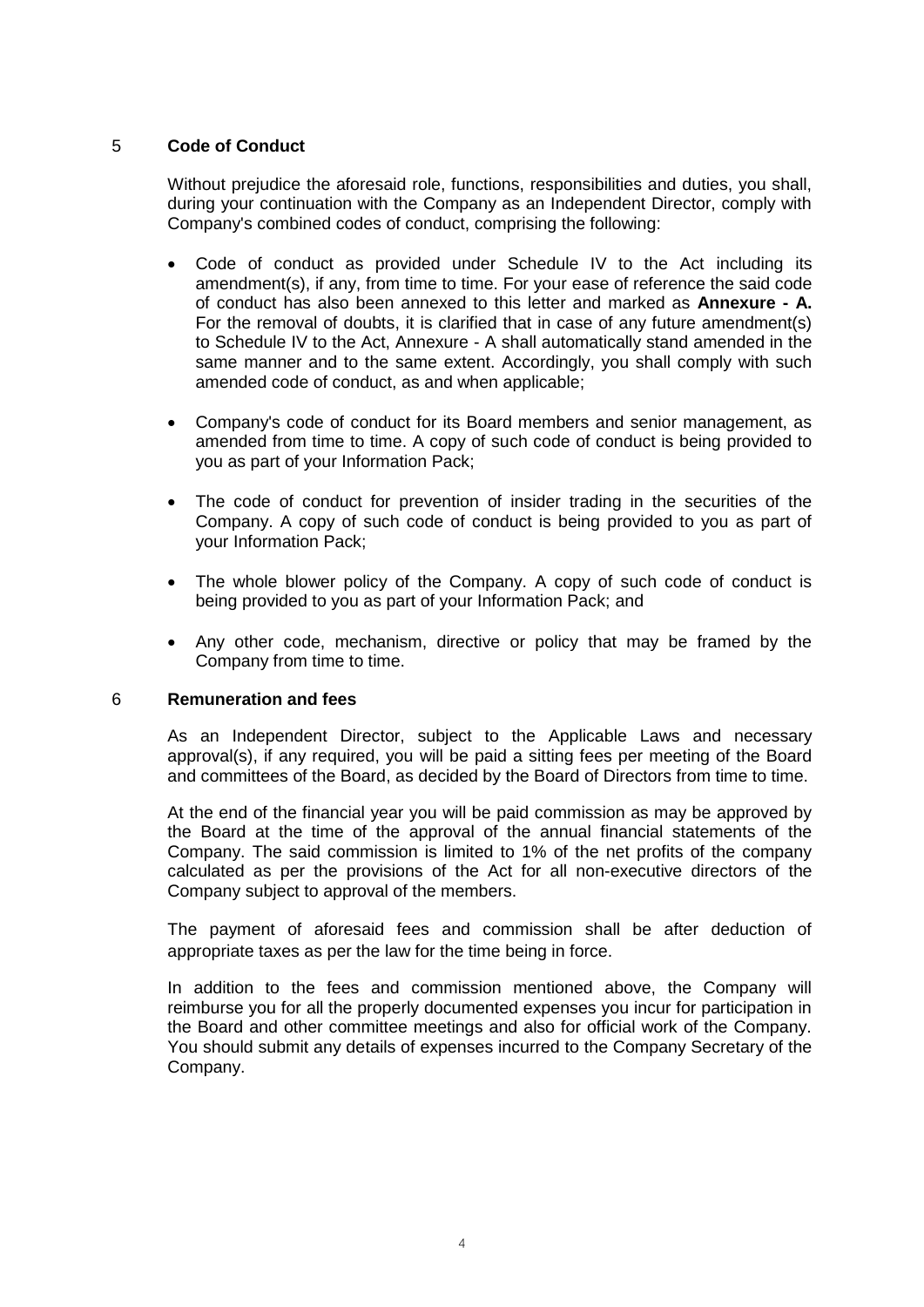# 7 **Resignation and Termination**

You may resign from your office by giving a written notice of 3 months addressed to the Company. Such resignation shall be effective from the date as may be specified in the notice.

The Company may terminate this arrangement by giving a written notice of 3 months to you.

Upon such termination or resignation for any reason, you shall not be entitled to any damages for loss of office and no compensation will be payable to you in respect of any unexpired portion of the term of the appointment and shall not contest the termination or removal at any general meeting of the Company or seek any other legal recourse under the Applicable Laws. However, such resignation in any of the above cases, would not absolve you of any liability under Applicable Laws for the offences which had occurred during your tenure as an Independent Director. Upon the said resignation from directorship, your entitlement to remuneration due but not paid for the relevant year shall be paid on a proportionate/ pro-rata basis.

The above is subject to the provisions of the Applicable Laws.

### 8 **Competitive Businesses**

During the tenure as Independent Director of the Company you will not, without the consent of the Board, which shall not be withheld unreasonably, be engaged or interested in any capacity in any business or with any company which is, in the reasonable opinion of the Board, competitive with the business of the Company or any of its affiliates. In the event that you become aware of any potential conflicts of interest, these should be disclosed to the chairperson and to the company secretary of the Company as soon as possible.

## 9 **Confidentiality**

You will not make use of, divulge or communicate to any person (except in the proper performance of your duties) any of the trade secrets or other confidential information of or relating to the Company which you have received or obtained from or through the Company. This restriction shall continue to apply for a period of 1 year after the cessation/ termination of your appointment but shall cease to apply to information or knowledge which comes into the public domain otherwise than through your default or which shall have been received by you from a third party entitled to disclose the same to you.

Your attention is also drawn to the requirements under Applicable Laws as to the disclosure of inside information. Consequently, you should avoid making any statements that might risk a breach of these requirements without prior clearance from the chairperson or from the company secretary of the Company. Please note that all media enquiries concerning the Company must be referred immediately to the chairperson or company secretary of the Company.

### 10 **Illness or Incapacity**

If you are prevented by illness or incapacity from carrying out your duties for a period exceeding 6 consecutive calendar months or if you become prohibited by law or under the Articles of the Company from being an Independent Director of the Company, then the Company may terminate your appointment immediately.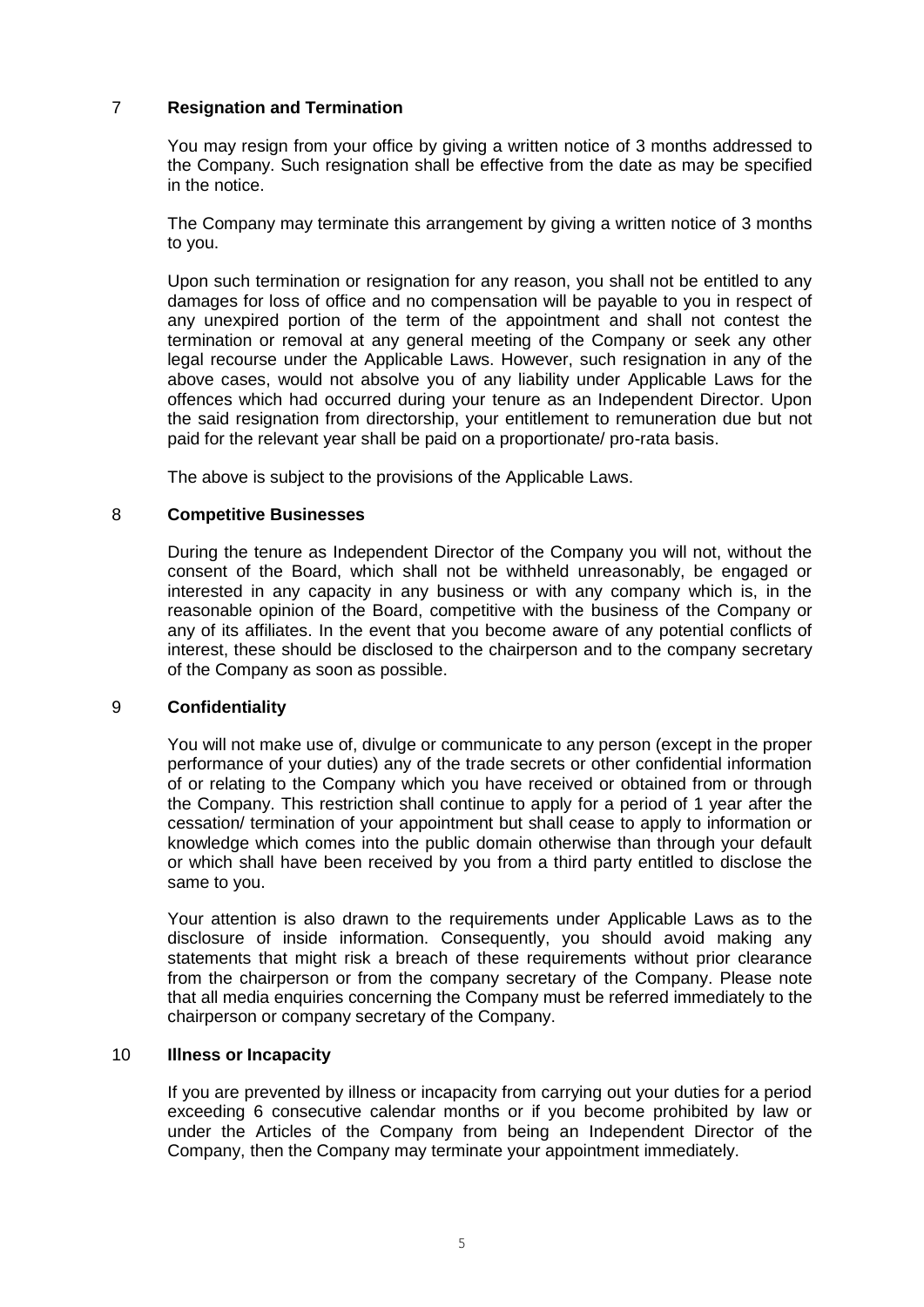## 11 **Return of Company Property**

You agree that upon cessation/ termination of your appointment as an Independent Director, you will immediately deliver to the Company all property belonging to the Company or any member of its Group, including all documents or other records made or compiled or acquired by you during your appointment concerning the business, finances or affairs of the Company.

### 12 **Insurance**

Subject to Applicable Laws and the terms of the Articles, the Company has taken a Directors & Officers Liability insurance policy for its Directors, and you may be reimbursed for any cost incurred by you in your capacity as a director of the Company for, defending any proceedings, whether civil or criminal;-

- i. in which judgment has been given in your favour by a competent court and thereby shown to such court that your act or conduct was *bona fide* or justified in the circumstances; or
- ii. in which you are acquitted or discharged; or
- iii. in connection with any application filed by you seeking any relief, the same has been granted to you by a competent court.

# 13 **Review Process**

The Company will carry out an evaluation of the performance of the Board as a whole, Board committees and directors of the Company on an annual basis.

#### 14 **Contract for Services**

It is agreed that you will not be an employee of the Company or any of its subsidiaries and that this letter shall not constitute a contract of employment.

In this letter:

"**Applicable Laws**" mean the Companies Act, 1956, and the Companies Act, 2013, as amended/substituted from time to time, the Securities & Exchange Board of India Act, 1992 as amended from time to time, the Securities Contracts (Regulation) Act, 1956, Listing Agreement with Stock Exchanges, rules, regulations, bye-laws, orders, circulars, notifications, codes, guidelines, policies, notices, directions, judgments, decrees or official directives of any court of competent authority or of any competent governmental authority of the Republic of India or person acting under the authority of any court of competent authority or of any competent Governmental Authority of the Republic of India.

> For the removal of any doubt, it is hereby clarified that in case of any conflict between the terms of this letter and the provisions under Applicable Laws, the Applicable Laws will prevail.

"**Board**" means the board of directors of the Company from time to time or any person or committee nominated by the board of directors as its representative or to whom (and to that extent) it has delegated powers for the purposes of this letter.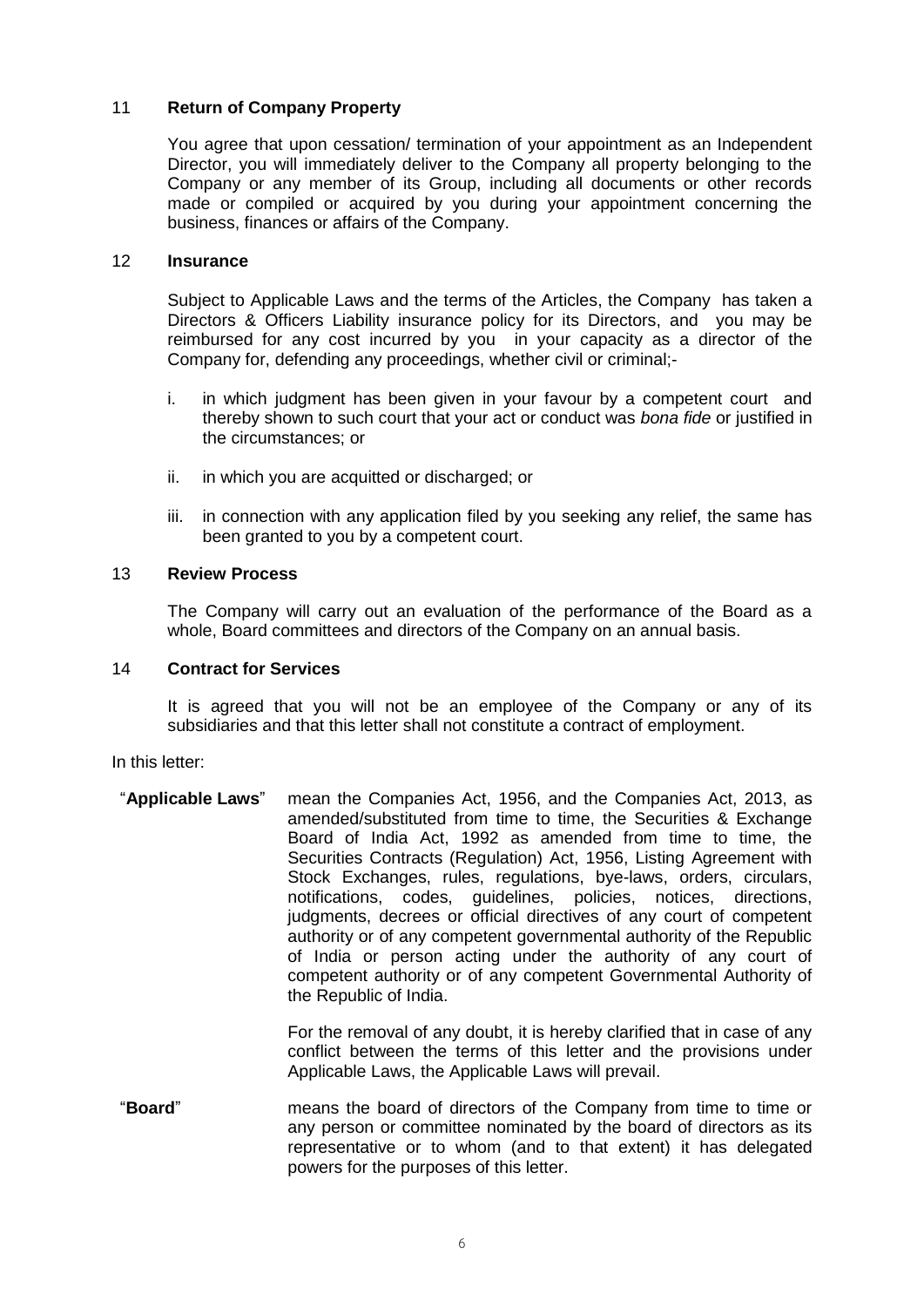|                     | <b>Company / HCL</b> means a company incorporated under the provisions of the |
|---------------------|-------------------------------------------------------------------------------|
| <b>Technologies</b> | Companies Act, 1956 on November 11, 1991, having its registered               |
| Limited             | office at 806, Siddharth, 96, Nehru Place, New Delhi-110019.                  |
|                     |                                                                               |

| Independent     |      |  | means a director referred to in sub-section (6) of section 149 of the |  |  |  |
|-----------------|------|--|-----------------------------------------------------------------------|--|--|--|
| <b>Director</b> | Act. |  |                                                                       |  |  |  |

**Nomination and**  means a committee of the Board as referred to in section 178 of the **Remuneration Committee** Act.

This letter shall be governed by and construed in accordance with the laws of India. Both parties submit to the exclusive jurisdiction of the Courts in Delhi, India as regards any claim or matter arising in connection with the terms of this letter. The Company has a right to change the terms of this letter from time to time in accordance with the Applicable Laws.

Please acknowledge receipt and acceptance of the terms of this letter by signing and returning the enclosed copy.

We are greatly looking forward to working with you.

Kind regards.

Yours sincerely **I acknowledge this letter** and For HCL Technologies Ltd. **Accept the said appointment** For HCL Technologies Ltd. **Accept the said appointment** 

Shiv Nadar **Figure 1** Chairman & Chief Strategy OfficerDirector

**Date: [ ● ]**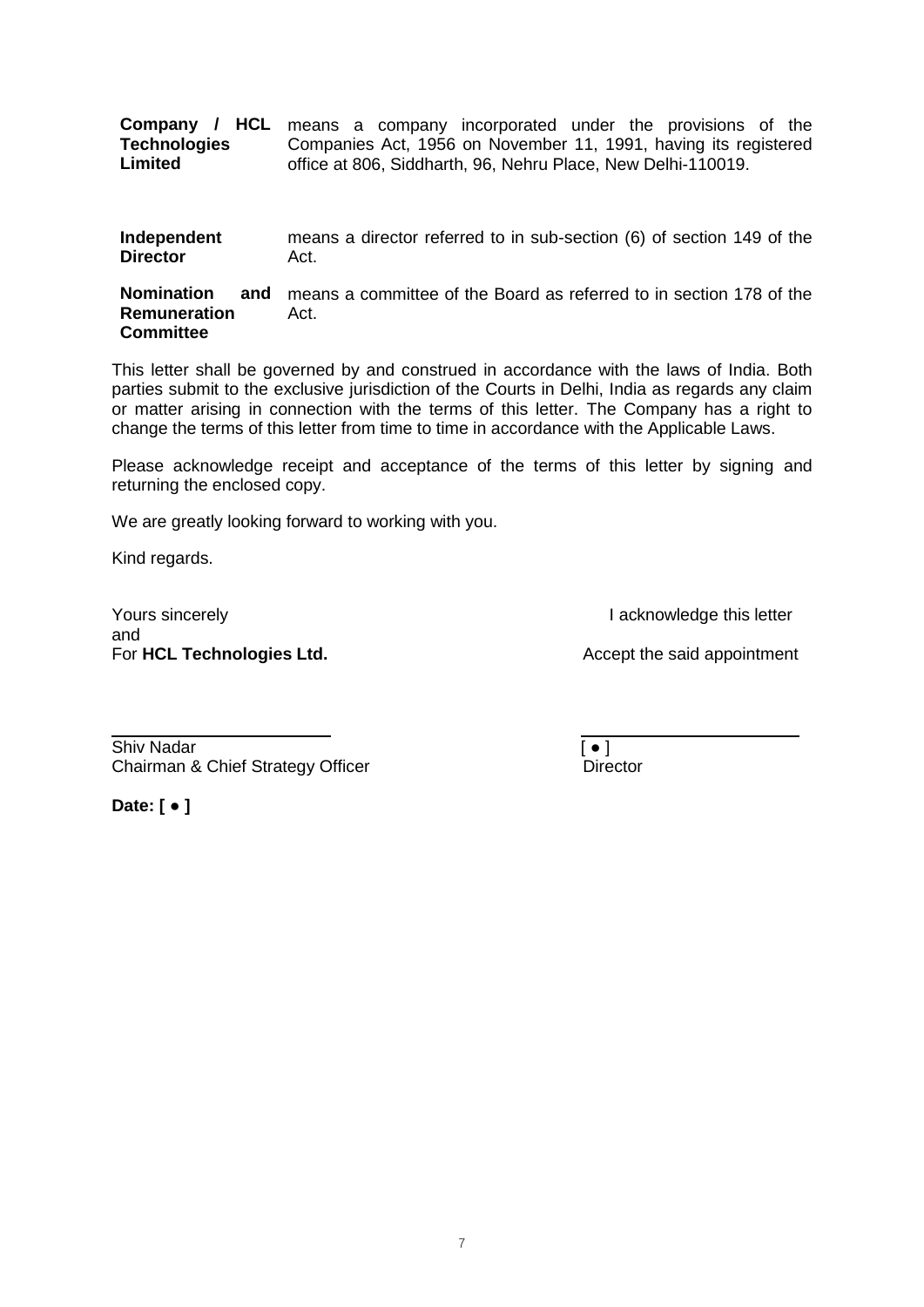# **Annexure - A**

# **Schedule IV to the Companies Act, 2013 [See section 149(8)]**

## **CODE FOR INDEPENDENT DIRECTORS**

The Code is a guide to professional conduct for independent directors. Adherence to these standards by independent directors and fulfilment of their responsibilities in a professional and faithful manner will promote confidence of the investment community, particularly minority shareholders, regulators and companies in the institution of independent directors.

## **I. Guidelines of professional conduct:**

An independent director shall:

- 1) uphold ethical standards of integrity and probity;
- 2) act objectively and constructively while exercising his duties;
- 3) exercise his responsibilities in a *bona fide* manner in the interest of the company;
- 4) devote sufficient time and attention to his professional obligations for informed and balanced decision making;
- 5) not allow any extraneous considerations that will vitiate his exercise of objective independent judgment in the paramount interest of the company as a whole, while concurring in or dissenting from the collective judgment of the Board in its decision making;
- 6) not abuse his position to the detriment of the company or its shareholders or for the purpose of gaining direct or indirect personal advantage or advantage for any associated person;
- 7) refrain from any action that would lead to loss of his independence;
- 8) where circumstances arise which make an independent director lose his independence, the independent director must immediately inform the Board accordingly;
- 9) assist the company in implementing the best corporate governance practices.

## **II. Role and functions:**

The independent directors shall:

- a) help in bringing an independent judgment to bear on the Board's deliberations especially on issues of strategy, performance, risk management, resources, key appointments and standards of conduct;
- b) bring an objective view in the evaluation of the performance of board and management;
- c) scrutinize the performance of management in meeting agreed goals and objectives and monitor the reporting of performance;
- d) satisfy themselves on the integrity of financial information and that financial controls and the systems of risk management are robust and defensible;
- e) safeguard the interests of all stakeholders, particularly the minority shareholders;
- f) balance the conflicting interest of the stakeholders;
- g) determine appropriate levels of remuneration of executive directors, key managerial personnel and senior management and have a prime role in appointing and where necessary recommend removal of executive directors, key managerial personnel and senior management;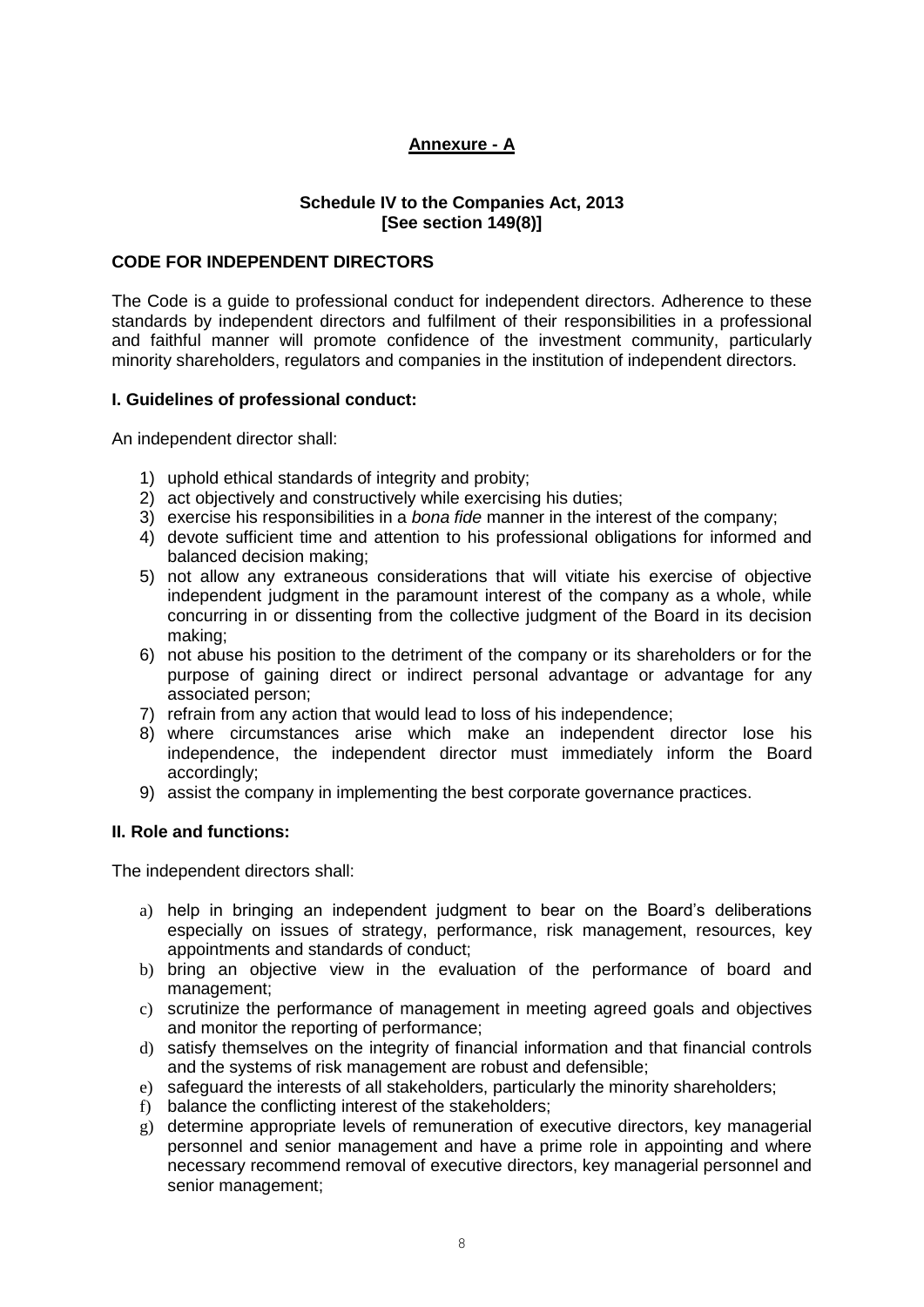h) moderate and arbitrate in the interest of the company as a whole, in situations of conflict between management and shareholder's interest.

## **III. Duties :**

The independent directors shall—

- 1) undertake appropriate induction and regularly update and refresh their skills, knowledge and familiarity with the company;
- 2) seek appropriate clarification or amplification of information and, where necessary, take and follow appropriate professional advice and opinion of outside experts at the expense of the company;
- 3) strive to attend all meetings of the Board of Directors and of the Board committees of which he is a member;
- 4) participate constructively and actively in the committees of the Board in which they are chairpersons or members;
- 5) strive to attend the general meetings of the company;
- 6) where they have concerns about the running of the company or a proposed action, ensure that these are addressed by the Board and, to the extent that they are not resolved, insist that their concerns are recorded in the minutes of the Board meeting;
- 7) keep themselves well informed about the company and the external environment in which it operates;
- 8) not to unfairly obstruct the functioning of an otherwise proper Board or committee of the Board;
- 9) pay sufficient attention and ensure that adequate deliberations are held before approving related party transactions and assure themselves that the same are in the interest of the company;
- 10) ascertain and ensure that the company has an adequate and functional vigil mechanism and to ensure that the interests of a person who uses such mechanism are not prejudicially affected on account of such use;
- 11) report concerns about unethical behaviour, actual or suspected fraud or violation of the company's code of conduct or ethics policy;
- 12) acting within his authority, assist in protecting the legitimate interests of the company, shareholders and its employees;
- 13) not disclose confidential information, including commercial secrets, technologies, advertising and sales promotion plans, unpublished price sensitive information, unless such disclosure is expressly approved by the Board or required by law.

## **IV. Manner of appointment:**

- 1) Appointment process of independent directors shall be independent of the company management; while selecting independent directors the Board shall ensure that there is appropriate balance of skills, experience and knowledge in the Board so as to enable the Board to discharge its functions and duties effectively.
- 2) The appointment of independent director(s) of the company shall be approved at the meeting of the shareholders.
- 3) The explanatory statement attached to the notice of the meeting for approving the appointment of independent director shall include a statement that in the opinion of the Board, the independent director proposed to be appointed fulfills the conditions specified in the Act and the rules made thereunder and that the proposed director is independent of the management.
- 4) The appointment of independent directors shall be formalized through a letter of appointment, which shall set out : (a) the term of appointment;
	-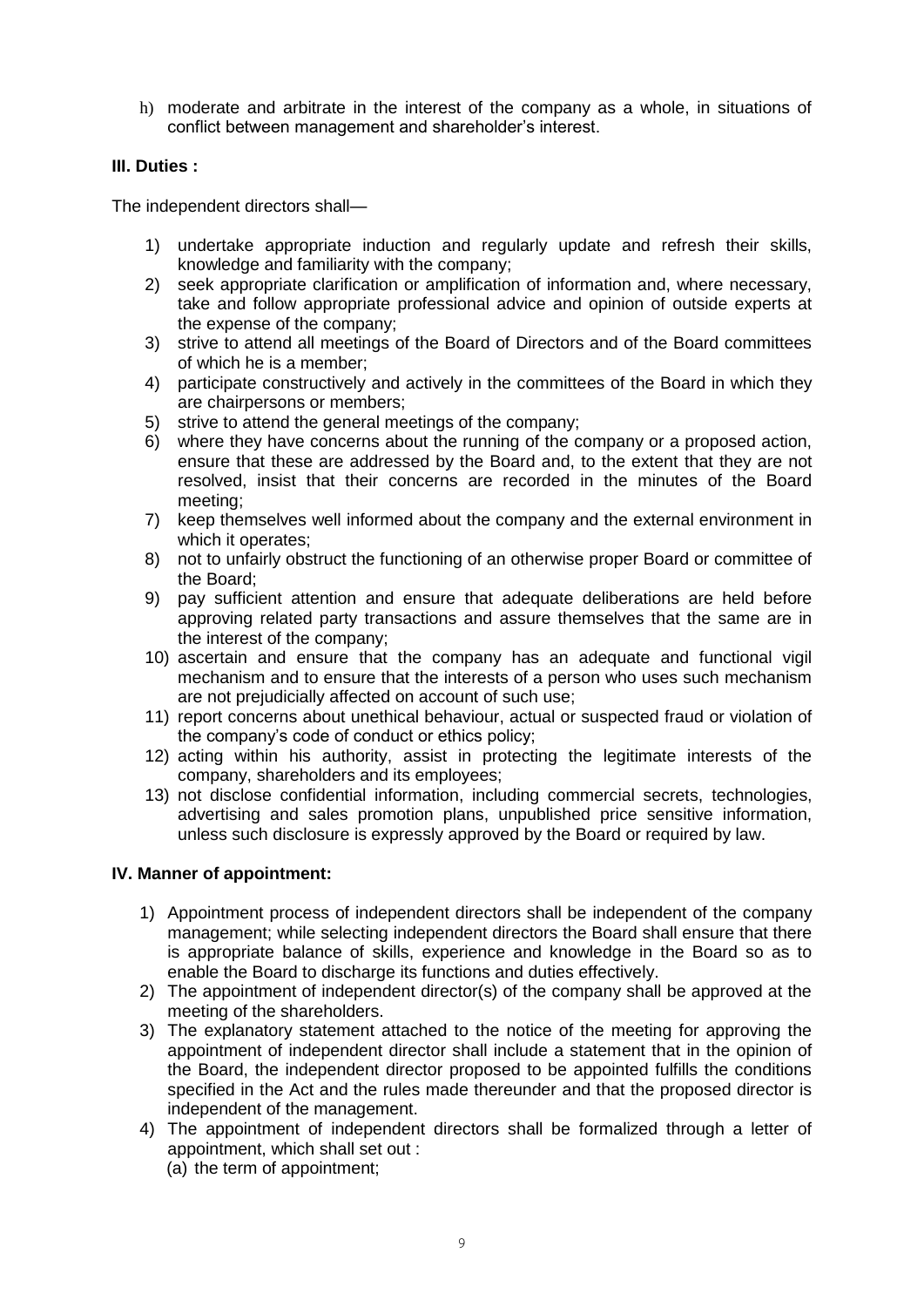- (b) the expectation of the Board from the appointed director; the Board-level committee(s) in which the director is expected to serve and its tasks;
- (c) the fiduciary duties that come with such an appointment along with accompanying liabilities;
- (d) provision for Directors and Officers (D and O) insurance, if any;
- (e) the Code of Business Ethics that the company expects its directors and employees to follow;
- (f) the list of actions that a director should not do while functioning as such in the company; and
- (g) the remuneration, mentioning periodic fees, reimbursement of expenses for participation in the Boards and other meetings and profit related commission, if any.
- 5) The terms and conditions of appointment of independent directors shall be open for inspection at the registered office of the company by any member during normal business hours.
- 6) The terms and conditions of appointment of independent directors shall also be posted on the company's website.

### **V. Re-appointment:**

The re-appointment of independent director shall be on the basis of report of performance evaluation.

#### **VI. Resignation or removal:**

- 1) The resignation or removal of an independent director shall be in the same manner as is provided in sections 168 and 169 of the Act.
- 2) An independent director who resigns or is removed from the Board of the company shall be replaced by a new independent director within a period of not more than one hundred and eighty days from the date of such resignation or removal, as the case may be.
- 3) Where the company fulfils the requirement of independent directors in its Board even without filling the vacancy created by such resignation or removal, as the case may be, the requirement of replacement by a new independent director shall not apply.

#### **VII. Separate meetings:**

- 1) The independent directors of the company shall hold at least one meeting in a year, without the attendance of non-independent directors and members of management;
- 2) All the independent directors of the company shall strive to be present at such meeting;
- 3) The meeting shall:
	- (a) review the performance of non-independent directors and the Board as a whole;
	- (b) review the performance of the Chairperson of the company, taking into account the views of executive directors and non-executive directors;
	- (c) assess the quality, quantity and timeliness of flow of information between the company management and the Board that is necessary for the Board to effectively and reasonably perform their duties.